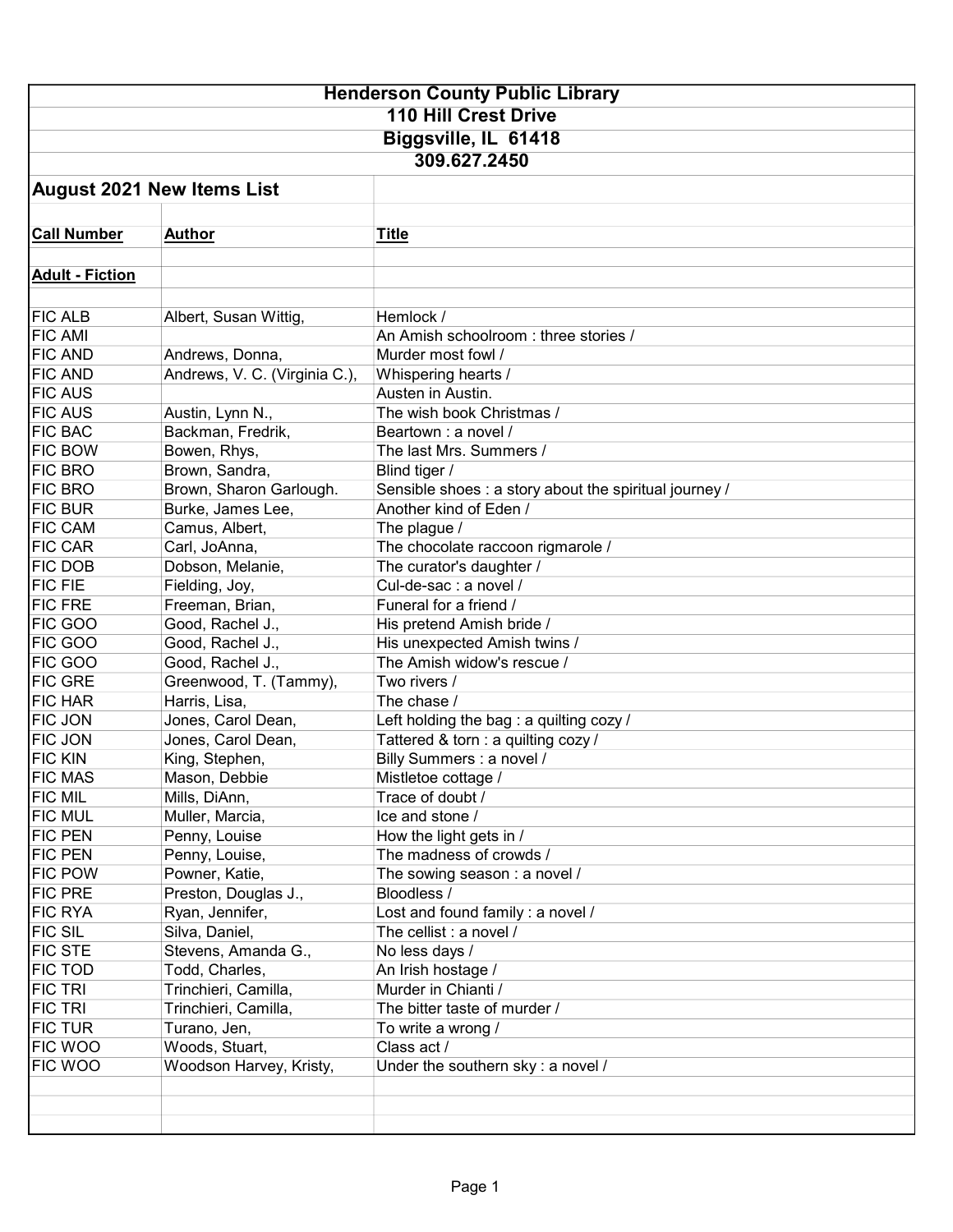| <b>Adult Fiction - Large Print</b> |                                               |                                                                                                                       |
|------------------------------------|-----------------------------------------------|-----------------------------------------------------------------------------------------------------------------------|
|                                    |                                               |                                                                                                                       |
| <b>FIC/LPE ALF</b>                 | Alford, Mary                                  | Shielding the Amish witness /                                                                                         |
| <b>FIC/LPE BRI</b>                 | Britton, Barbara M.,                          | Heavenly lights : Noah's journey /                                                                                    |
| <b>FIC/LPE BRI</b>                 | Brightwell, Emily,                            | Mrs. Jeffries demands justice /                                                                                       |
| <b>FIC/LPE BRO</b>                 | Brown, Jo Ann,                                | A wish for home /                                                                                                     |
| <b>FIC/LPE BUR</b>                 | Burdette, Lucy,                               | The key lime crime /                                                                                                  |
| <b>FIC/LPE CAR</b>                 | Carlisle, Kate,                               | Premeditated mortar /                                                                                                 |
| <b>FIC/LPE CAS</b>                 | Castillo, Linda,                              | Fallen /                                                                                                              |
| <b>FIC/LPE CHI</b>                 | Chiaverini, Jennifer,                         | The women's march : a novel of the 1913 woman suffrage procession /                                                   |
| <b>FIC/LPE COC</b>                 | Coco, Nancy,                                  | Death bee comes her /                                                                                                 |
| <b>FIC/LPE DAV</b>                 | Davids, Patricia,                             | Someone to trust /                                                                                                    |
| <b>FIC/LPE HUB</b>                 | Hubbard, Charlotte,                           | Light shines on Promise Lodge /                                                                                       |
| <b>FIC/LPE JOH</b>                 | Johns, Patricia                               | The preacher's daughter /                                                                                             |
| <b>FIC/LPE KER</b>                 | Kertz, Rebecca,                               | Loving her Amish neighbor /                                                                                           |
| <b>FIC/LPE KIN</b>                 | Kinsey, T. E. (Tim E.),                       | The deadly mystery of the missing diamonds /                                                                          |
| <b>FIC/LPE MAC</b>                 | Macomber, Debbie,                             | It's better this way : a novel /                                                                                      |
| <b>FIC/LPE MOO</b>                 | Moore, Taylor,                                | Down range : a novel /                                                                                                |
| <b>FIC/LPE STE</b>                 | Stevens, Amanda G.,                           | From sky to sky /                                                                                                     |
| <b>FIC/LPE STJ</b>                 | St. James, Dorothy,                           | The broken spine /                                                                                                    |
|                                    |                                               |                                                                                                                       |
| <b>Westerns</b>                    |                                               |                                                                                                                       |
|                                    |                                               |                                                                                                                       |
| W/LPE JOH                          | Johnstone, William W.,                        | The wicked die twice /                                                                                                |
| <b>W/LPE LON</b>                   | Long, McKendree R.,                           | Curly Jack /                                                                                                          |
| <b>W/LPE MAS</b>                   | Massey, Edward,                               | Founding sheriff /                                                                                                    |
| <b>W/LPE MCC</b>                   | McCauley, Terrence,                           | Ride the hammer down /                                                                                                |
| <b>W/LPE RIT</b>                   | Ritt, Michael R.,                             | The sons of Philo Gains /                                                                                             |
| <b>W/LPE SHI</b>                   | Shirley, John,                                | Prairie Fire, Kansas : a Ralph Compton western /                                                                      |
| <b>W/LPE SWE</b>                   | Sweazy, Larry D.,                             | The return of the wolf /                                                                                              |
|                                    |                                               |                                                                                                                       |
| <b>Adult Non Fiction</b>           |                                               |                                                                                                                       |
|                                    |                                               |                                                                                                                       |
| 227.6 MAC                          | MacArthur, John,                              |                                                                                                                       |
| 248.4 LOC                          |                                               | Philippians /                                                                                                         |
|                                    | Lockhart, Elizabeth,                          | Her greatest betrayal : when she betrayed herself /<br>Unmasked : inside antifa's radical plan to destroy democracy / |
| 303.48 NGO                         | Ngo, Andy,                                    |                                                                                                                       |
| 320.51 RUB                         | Rubin, Dave,                                  | Don't burn this book: thinking for yourself in an age of unreason /                                                   |
|                                    |                                               | Power grab : the liberal scheme to undermine Trump, the GOP, and our                                                  |
| 320.973 CHA                        | Chaffetz, Jason,                              | republic /<br>American Marxism /                                                                                      |
| 320.973 LEV                        | Levin, Mark R. (Mark Reed),                   |                                                                                                                       |
| 320.973 SHA                        | Shapiro, Ben,<br>Allen, Jonathan (Jonathan J. | Facts don't care about your feelings /                                                                                |
|                                    |                                               |                                                                                                                       |
| 324.973 ALL                        | M.),                                          | Lucky: how Joe Biden barely won the presidency /                                                                      |
| 332.024 EDL                        | Edleson, Harriet,                             | 12 ways to retire on less : planning an affordable future /                                                           |
|                                    |                                               | Guilt by accusation : the challenge of proving innocence in the age of #MeToo                                         |
| 364.153 DER                        | Dershowitz, Alan M.,                          |                                                                                                                       |
| 371.042 KAU                        | Kaufeld, Jenny,                               | Homeschooling /                                                                                                       |
|                                    |                                               | Home learning year by year : how to design a creative and comprehensive                                               |
| 371.042 RUP                        | Rupp, Rebecca,                                | homeschool curriculum /                                                                                               |
|                                    |                                               | Tongue fu! at school: 30 ways to get along better with teachers, principals,                                          |
| 371.1 HOR                          | Horn, Sam.                                    | students, and parents /                                                                                               |
| 419.1 RYA                          | Ryan, Diane,                                  | Baby sign language /                                                                                                  |
| 620.9 EPS                          | Epstein, Alex,                                | The moral case for fossil fuels /                                                                                     |
|                                    |                                               | The anti-inflammatory cookbook: boost your immune system, detox your                                                  |
| 641.63 CAR                         | Carbo, Krissy,                                | body, over 100 recipes /                                                                                              |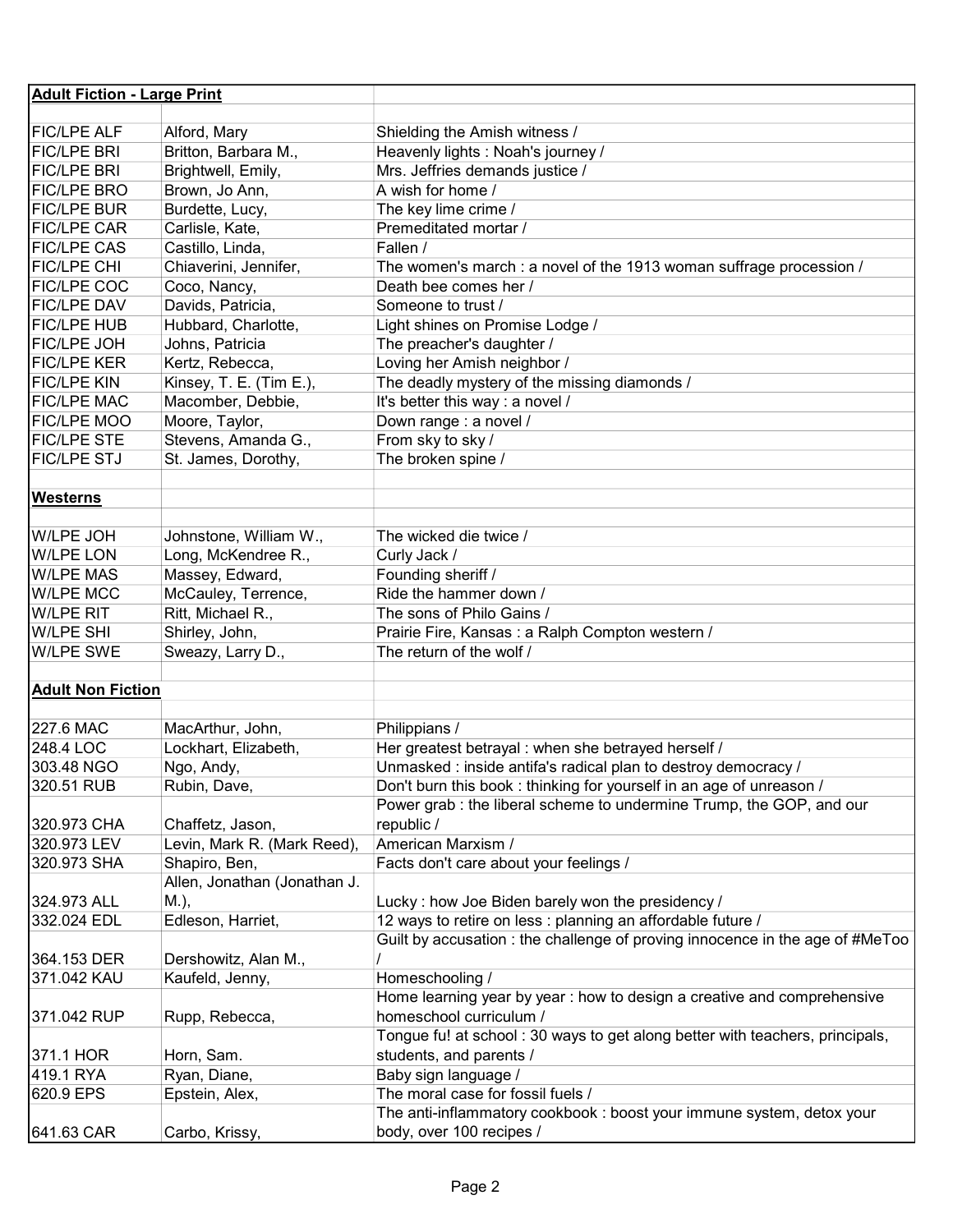| 646.6 LEW                      | Lewis-Fitzgerald, Erin, | Modern mending : how to minimize waste and maximize style /                  |
|--------------------------------|-------------------------|------------------------------------------------------------------------------|
| 650.11 NOT                     | Nöteberg, Staffan,      | Pomodoro technique illustrated : the easy way to do more in less time /      |
| 977.3 POH                      | Pohlen, Jerome.         | Oddball Illinois : a guide to 450 really strange places /                    |
| <b>BIO GUZ HUR</b>             | Hurowitz, Noah,         | El Chapo: the untold story of the world's most infamous drug lord /          |
|                                |                         |                                                                              |
| <b>Young Adult Fiction</b>     |                         |                                                                              |
|                                |                         |                                                                              |
| YA MOR                         | Morgan, LeAnn L.,       | August Raven: the tale of a girl pirate (a novella) /                        |
|                                |                         |                                                                              |
| <b>Juvenile Fiction</b>        |                         |                                                                              |
|                                |                         |                                                                              |
| <b>J SEL</b>                   | Selfors, Suzanne,       | Wish upon a sleepover /                                                      |
|                                |                         |                                                                              |
| <b>Juvenile Graphic Novels</b> |                         |                                                                              |
|                                |                         |                                                                              |
| <b>J/GRAPHIC BAL</b>           | Ball, Georgia,          | I survived the attacks of September 11, 2001 /                               |
| <b>J/GRAPHIC CLA</b>           | Clanton, Ben,           | Happy narwhalidays /                                                         |
| <b>J/GRAPHIC PEI</b>           | Peirce, Lincoln,        | Big Nate: double or nothing? /                                               |
| <b>J/GRAPHIC SHA</b>           | Shaskan, Stephen,       | Pizza and Taco: who's the best? /                                            |
| <b>J/GRAPHIC SHA</b>           | Shaskan, Stephen,       | Pizza and Taco. 2, Best Party Ever!                                          |
| <b>J/GRAPHIC SHA</b>           | Shaskan, Stephen,       | Pizza and Taco. 3, Super-awesom Comic!                                       |
|                                |                         |                                                                              |
| <b>Juvenile Series</b>         |                         |                                                                              |
|                                |                         |                                                                              |
| <b>J/SERIES APP</b>            | Applegate, Katherine,   | Endling : the last /                                                         |
| <b>J/SERIES CER</b>            | Cervantes, Jennifer,    | The Fire Keeper /                                                            |
| <b>J/SERIES ELL</b>            | Elliott, Rebecca,       | Bo and the merbaby /                                                         |
| <b>J/SERIES GRA</b>            | Grabenstein, Chris,     | Dog Squad /                                                                  |
| <b>J/SERIES HAR</b>            | Harris, Neil Patrick,   | The fourth suit /                                                            |
| <b>J/SERIES KEN</b>            | Kennedy, A. L.          | Uncle Shawn and Bill and the almost entirely unplanned adventure /           |
| <b>J/SERIES KEN</b>            | Kennedy, A. L.,         | Uncle Shawn and Bill and the pajimminy-crimminy unusual adventure /          |
|                                |                         | Uncle Shawn and Bill and the great big purple underwater underpants          |
| <b>J/SERIES KEN</b>            | Kennedy, A. L.,         | adventure /                                                                  |
| <b>J/SERIES PEI</b>            | Peirce, Lincoln,        | Big Nate: twice the 'tude /                                                  |
| <b>J/SERIES WAL</b>            | Walker, Lane,           | Monster of Farallon Islands /                                                |
| <b>J/SERIES WAL</b>            | Walker, Lane,           | The bass factory /                                                           |
| <b>J/SERIES WAL</b>            | Walker, Lane,           | The ice queen /                                                              |
| <b>J/SERIES WAL</b>            | Walker, Lane,           | The river king /                                                             |
| <b>J/SERIES WAL</b>            | Walker, Lane,           | The search for Big Lou /                                                     |
|                                |                         |                                                                              |
| <b>Juvenile Non Fiction</b>    |                         |                                                                              |
|                                |                         |                                                                              |
| J220.9                         | Batchelor, Mary,        | 5-minute Bible stories /                                                     |
| J355.1 GOT                     | Gottesfeld, Jeff,       | Twenty-one steps: guarding the Tomb of the Unknown Soldier /                 |
| J356.16 HAM                    | Hamilton, John,         | Green Berets /                                                               |
|                                |                         | Behind the scenes at the zoo : your all-access guide to the world's greatest |
| J590.73 DAV                    | Davies, Ben Ffrancon,   | zoos and aquariums /                                                         |
| J591.3 SAM                     | Sams, Carl R.,          | Babies of the wild /                                                         |
| <b>J612 FIN</b>                | Finan, Catherine C.,    | The human body /                                                             |
| J628.4 GAN                     | Ganeri, Anita,          | Garbage /                                                                    |
| J629.225 CRE                   | Creese, Sarah.          | Mighty machines /                                                            |
| J629.227 CAS                   | Caswell, Deanna         | Dirt bikes /                                                                 |
| J629.228 CAS                   | Caswell, Deanna         | Funny cars /                                                                 |
| J796.7 LAN                     | Lanier, Wendy Hinote,   | Motocross /                                                                  |
| <b>JB BRA BUC</b>              | Buckley, James,         | Who is Tom Brady? /                                                          |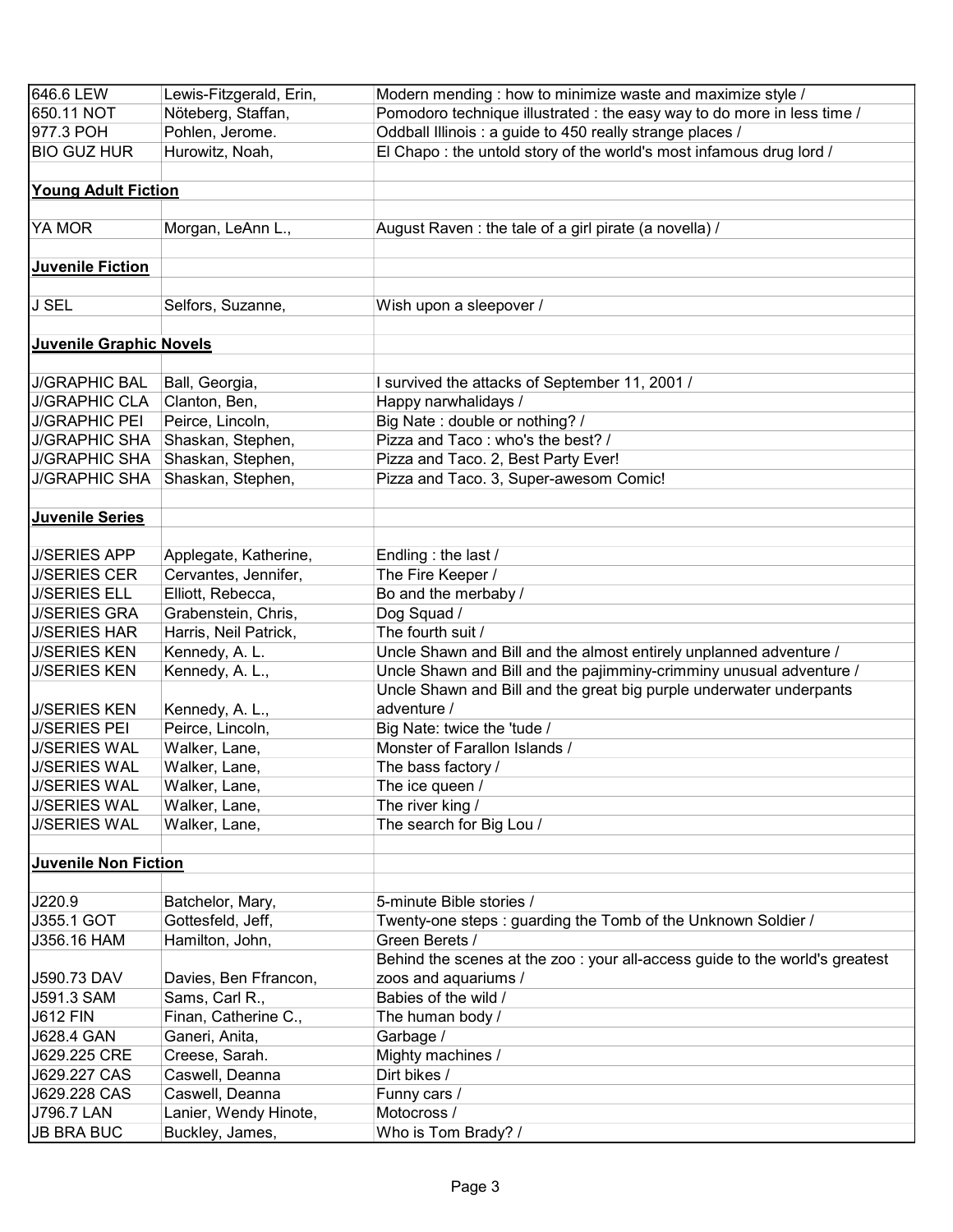| <b>JB BRI MAG</b>           | Magoon, Kekla,             | Ruby Bridges /                                                                   |
|-----------------------------|----------------------------|----------------------------------------------------------------------------------|
|                             | Anderson, Kirsten (Kirsten |                                                                                  |
| <b>JB HAR AND</b>           | Stephanie),                | Who is Kamala Harris? /                                                          |
|                             |                            |                                                                                  |
| <b>Easy</b>                 |                            |                                                                                  |
|                             |                            |                                                                                  |
| E BER                       | Berenstain, Mike,          | Sharing /                                                                        |
| E BLA                       | Blabey, Aaron,             | Pig the monster /                                                                |
| E BLA                       | Blabey, Aaron              | Pig the elf /                                                                    |
| E DAV                       | Davies, Jacqueline,        | Sydney & Taylor take a flying leap /                                             |
| E DIL                       | Dillard, Sarah,            | Blueberry cake /                                                                 |
| E GAL                       | Gallion, Sue Lowell,       | Pug & Pig and friends /                                                          |
| E GOT                       | Gott, Barry,               | Moon camp /                                                                      |
| E JAM                       | James, Eric,               | Trick or treat in Illinois : a Halloween adventure through the Land of Lincoln / |
| E JAV                       | Javernick, Ellen.          | What if everybody did that? /                                                    |
| E JAV                       | Javernick, Ellen           | What if everybody said that? /                                                   |
| E JAV                       |                            | What if everybody thought that? /                                                |
| E MAG                       | Javernick, Ellen,          |                                                                                  |
|                             |                            | Magical worlds /                                                                 |
| E PRA                       | Prahin, Andrew,            | Ship in a bottle /                                                               |
| E SAM                       | Sams, Carl R.,             | Children in the woods: a photographic fantasy /                                  |
| E SIG                       | Sigwarth, Lydia M.,        | Dear Librarian /                                                                 |
| E ZHU                       | Zhu, Ben,                  | Dessert island /                                                                 |
|                             |                            |                                                                                  |
| <b>Easy Board Books</b>     |                            |                                                                                  |
|                             |                            |                                                                                  |
| <b>E/BOARD ALL</b>          |                            | All about Bluey.                                                                 |
| <b>E/BOARD CON</b>          |                            | Construction vehicles.                                                           |
| <b>E/BOARD DEW</b>          | Dewdney, Anna,             | Llama Llama hide & seek /                                                        |
| <b>E/BOARD GEO</b>          | George, Bobby (Bobby J.),  | My first book of patterns /                                                      |
| <b>E/BOARD HOW</b>          | Howarth, Jill,             | The ABCs of Christmas /                                                          |
| <b>E/BOARD KRO</b>          | Kroll, Steven.             | The biggest pumpkin surprise ever /                                              |
| <b>E/BOARD MCC</b>          | McCourt, Lisa.             | I love you, Stinky Face /                                                        |
| <b>E/BOARD TEN</b>          |                            | 10 little monsters.                                                              |
|                             |                            |                                                                                  |
| <b>Easy Graphic Novel</b>   |                            |                                                                                  |
|                             |                            |                                                                                  |
| <b>E/GRAPH</b>              | Tsurumi, Andrea,           | I'm on it! /                                                                     |
|                             |                            |                                                                                  |
| <b>Easy Paperback Books</b> |                            |                                                                                  |
|                             |                            |                                                                                  |
| <b>E/PBK BLU</b>            |                            | Bluey: the beach.                                                                |
| <b>E/PBK CRU</b>            | Crumble, P. (Paul),        | The cat wants cuddles /                                                          |
| <b>E/PBK KIL</b>            | Kilgras, Heidi.            | What will I do if I can't tie my shoe? /                                         |
|                             |                            |                                                                                  |
| <b>DVDs</b>                 |                            |                                                                                  |
|                             |                            |                                                                                  |
| <b>DVD BAM</b>              |                            | Bambi                                                                            |
| <b>DVD BOT</b>              |                            | Bottled with love /                                                              |
| <b>DVD CHA</b>              |                            | Chaos walking /                                                                  |
| <b>DVD CHR</b>              |                            | Christmas in evergreen.                                                          |
| <b>DVD FOL</b>              |                            | Follow me to Daisy Hill /                                                        |
| <b>DVD GRE</b>              |                            | The great war.                                                                   |
| <b>DVD HAP</b>              |                            | Happy Feet /                                                                     |
| <b>DVD ICE</b>              |                            | Ice age.                                                                         |
| <b>DVD LUC</b>              |                            | Luca /                                                                           |
|                             |                            |                                                                                  |